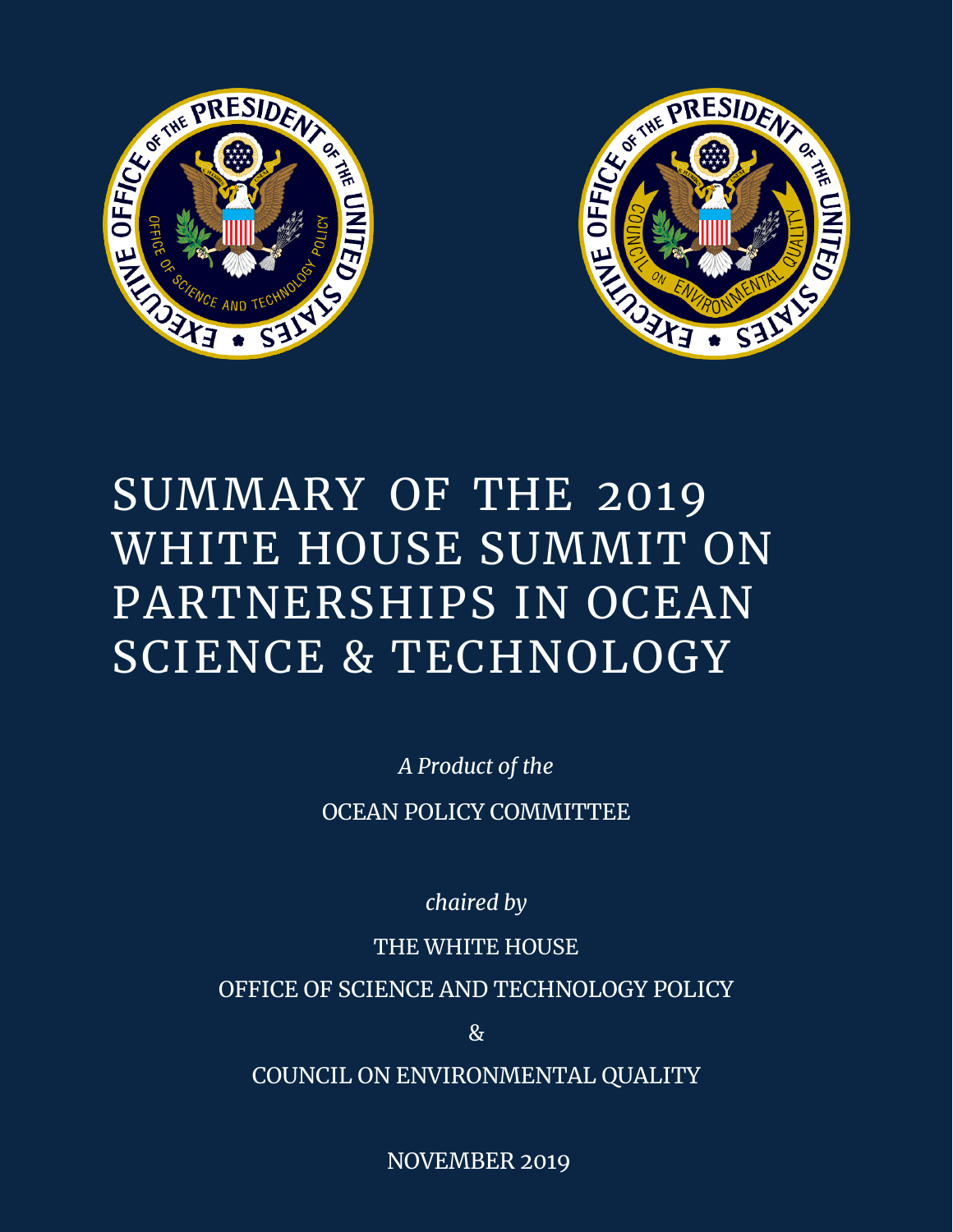#### **About the Office of Science and Technology Policy**

The Office of Science and Technology Policy (OSTP) was established by the National Science and Technology Policy, Organization, and Priorities Act of 1976 to provide the President and others within the Executive Office of the President with advice on the scientific, engineering, and technological aspects of the economy, national security, homeland security, health, foreign relations, the environment, and the technological recovery and use of resources, among other topics. OSTP leads interagency science and technology policy coordination efforts, assists the Office of Management and Budget with an annual review and analysis of Federal research and development in budgets, and serves as a source of scientific and technological analysis and judgment for the President with respect to major policies, plans, and programs of the Federal Government. More information is available at [http://www.whitehouse.gov/ostp.](http://www.whitehouse.gov/ostp)

#### **About the Council on Environmental Quality**

The National Environmental Policy Act (NEPA) established the Council on Environmental Quality (CEQ) in 1970 within the Executive Office of the President. CEQ oversees Federal agency NEPA implementation and develops and recommends national policies to the President that promote the improvement of environmental quality and meet the Nation's goals. In addition, CEQ is assigned various duties and responsibilities under other statutes, Executive Orders, and Presidential Memoranda, including with regard to Federal ocean policy, Federal sustainability, and timely environmental review and permitting processes for infrastructure development, and other matters. More information is available at [http://www.whitehouse.gov/ceq.](http://www.whitehouse.gov/ceq)

#### **About the Ocean Policy Committee**

The Ocean Policy Committee was established in 2018 by Executive Order 13840, "Ocean Policy to Advance the Economic, Security, and Environmental Interests of the United States," to coordinate Federal actions related to ocean issues. The Executive Order directed the Ocean Policy Committee to engage and collaborate with the ocean community to identify priority ocean research and technology needs, and leverage resources and expertise to maximize the effectiveness of Federal investments in ocean research.

#### **About the Document**

This document provides a summary of the 2019 White House Summit on Partnerships in Ocean Science & Technology. This summary includes background information regarding Federal ocean policy. This document captures key takeaways from discussions during the Summit, but does not detail all aspects of the conversation.

#### **Copyright Information**

This document is a work of the United States Government and is in the public domain (see 17 U.S.C. §105). Subject to the stipulations below, it may be distributed and copied with acknowledgment to OSTP. Copyrights to graphics included in this document are reserved by the original copyright holders or their assignees and are used here under the Government's license and by permission. Requests to use any images must be made to the provider identified in the image credits or to OSTP if no provider is identified. Published in the United States of America, 2019.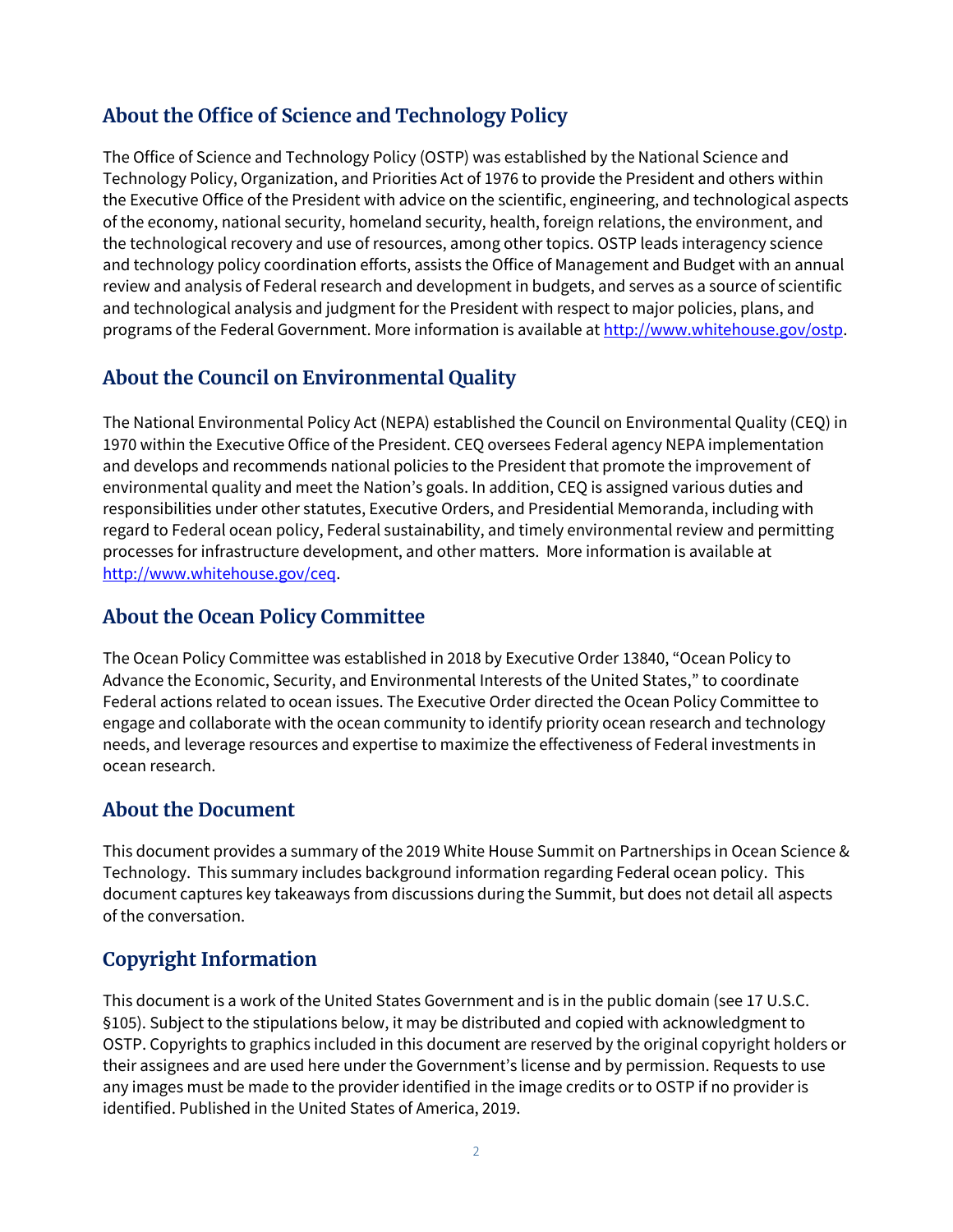*"We have extraordinary opportunities before us to steward, explore, and utilize the vast resources of America's oceans by embracing public-private partnerships in ocean science and technology."*

*Kelvin Droegemeier Director, White House Office of Science and Technology Policy*

*"Expanding our understanding of the ocean can improve our economic competitiveness, strengthen our national security, protect our environment, and promote continued prosperity."*

*Mary Neumayr Chairman, Council on Environmental Quality*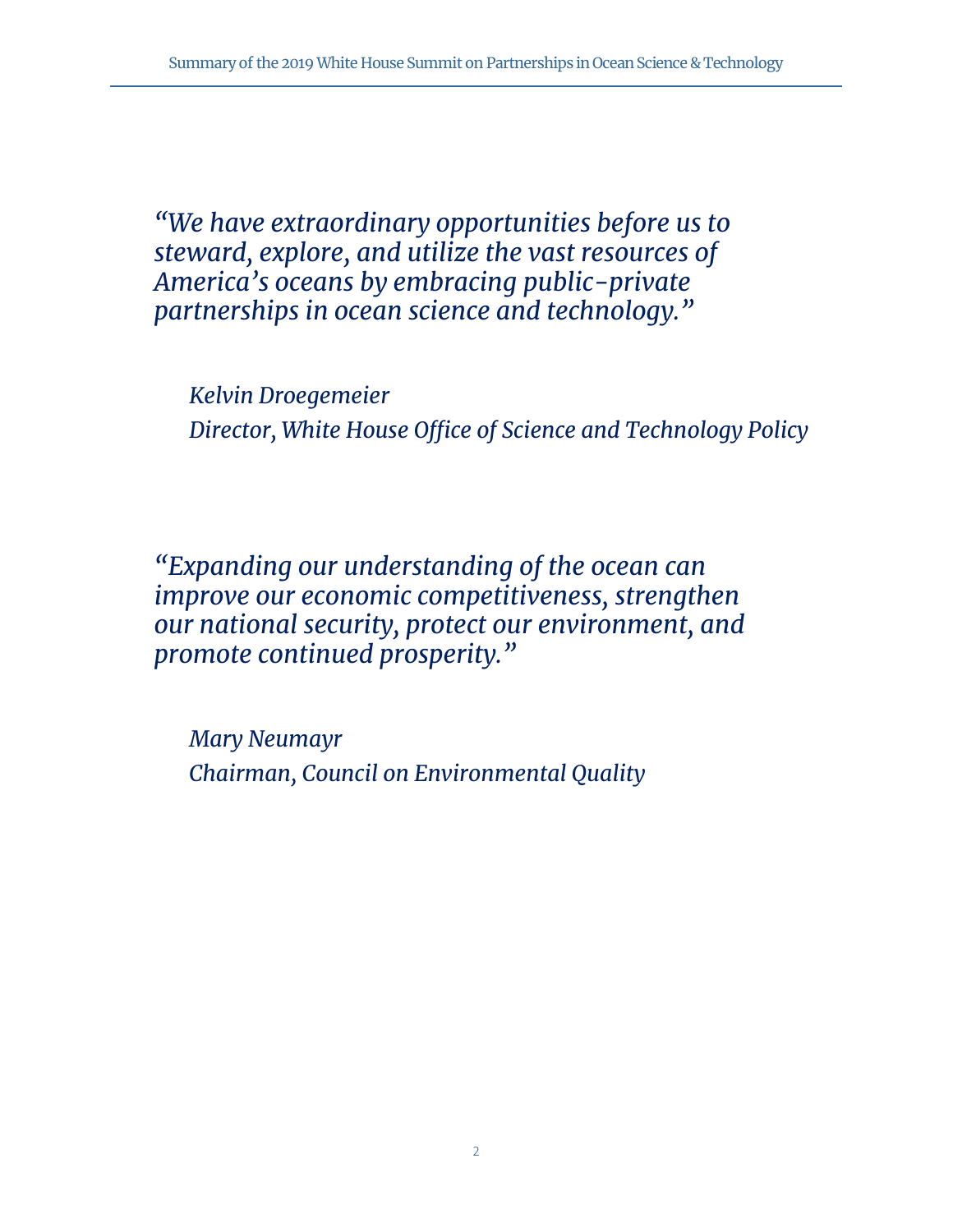## **Background**

On November 14, 2019, Office of Science and Technology Policy (OSTP) and the Council on Environmental Quality (CEQ) hosted *The White House Summit on Partnerships in Ocean Science and Technology* (*Ocean S&T Summit*). The *Ocean S&T Summit* brought together over 100 leaders and experts from philanthropy, the private sector, academia, and the Federal government to identify opportunities for partnerships to develop and employ science and technology (S&T) for the conservation, management, and balanced use of America's oceans.

The United States can harness S&T advances to dramatically increase our understanding and effective management of the ocean environment. New and emerging technologies allow us to more efficiently explore and understand the ocean at a level of detail and geographic scale never before possible. For example, advances in computing, artificial intelligence, and machine learning will empower fleets of autonomous vehicles to gather extraordinary volumes of information about the ocean. This new information can improve our understanding of the countless ecosystems that support the health and productivity of the ocean and the planet, the vast array of natural resources, such as critical minerals, energy, and marine-derived pharmaceutical compounds, which will collectively enhance our prosperity, security, and health.

The Trump Administration has made partnerships in ocean S&T a priority. President Trump signed [Executive Order 13840, titled "Ocean Policy to Advance the Economic, Security, and Environmental](https://www.whitehouse.gov/presidential-actions/executive-order-regarding-ocean-policy-advance-economic-security-environmental-interests-united-states/)  [Interests of the United States,"](https://www.whitehouse.gov/presidential-actions/executive-order-regarding-ocean-policy-advance-economic-security-environmental-interests-united-states/) on June 19, 2018, to coordinate Federal actions related to ocean issues. The Executive Order established a high-level interagency Ocean Policy Committee (OPC) and directed it, in part, to engage and collaborate with the ocean community to identify priority ocean research and technology needs, and leverage resources and expertise to maximize the effectiveness of Federal investments in ocean research.

Also in 2018, the Trump Administration issued *[Science and Technology for America's Oceans: A Decadal](https://www.whitehouse.gov/wp-content/uploads/2018/11/Science-and-Technology-for-Americas-Oceans-A-Decadal-Vision.pdf)  [Vision,](https://www.whitehouse.gov/wp-content/uploads/2018/11/Science-and-Technology-for-Americas-Oceans-A-Decadal-Vision.pdf)* which identified five goals to advance U.S. ocean S&T in the coming decade, including: (1) understand the ocean in the earth system; (2) promote economic prosperity; (3) ensure maritime security; (4) safeguard human health; and (5) develop resilient coastal communities. The *Decadal Vision* also described areas of immediate ocean research and technology opportunities, including (1) fully integrating Big Data approaches in Earth system science; (2) advancing monitoring and predictive modeling capabilities; (3) improving data integration in decision-support tools; (4) supporting ocean exploration and characterization; and (5) supporting ongoing research and technology partnerships.

Building on the Executive Order and the *Decadal Vision,* the *Ocean S&T Summit* engaged a cross-section of the U.S. ocean community to discuss how to elevate, empower, and transform how we work together to build and sustain partnerships, and to lay the foundation for a broadly defined but common direction to advance marine science, promote new technologies, and explore the unknown ocean.

Following the *Ocean S&T Summit*, on November 19, 2019, President Trump issued [a Presidential](https://www.whitehouse.gov/presidential-actions/memorandum-ocean-mapping-united-states-exclusive-economic-zone-shoreline-nearshore-alaska/)  [Memorandum titled, "Ocean Mapping of the United States Exclusive Economic Zone and the Shoreline](https://www.whitehouse.gov/presidential-actions/memorandum-ocean-mapping-united-states-exclusive-economic-zone-shoreline-nearshore-alaska/)  [and Nearshore of Alaska."](https://www.whitehouse.gov/presidential-actions/memorandum-ocean-mapping-united-states-exclusive-economic-zone-shoreline-nearshore-alaska/) It directs Federal agencies to develop a national strategy to map the United States Exclusive Economic Zone (EEZ) and a strategy to map the Alaskan coastline to advance our understanding of our oceans and coastlines and to promote efficient permitting related to ocean exploration activities. The Presidential Memorandum will drive innovation, transforming cross-sector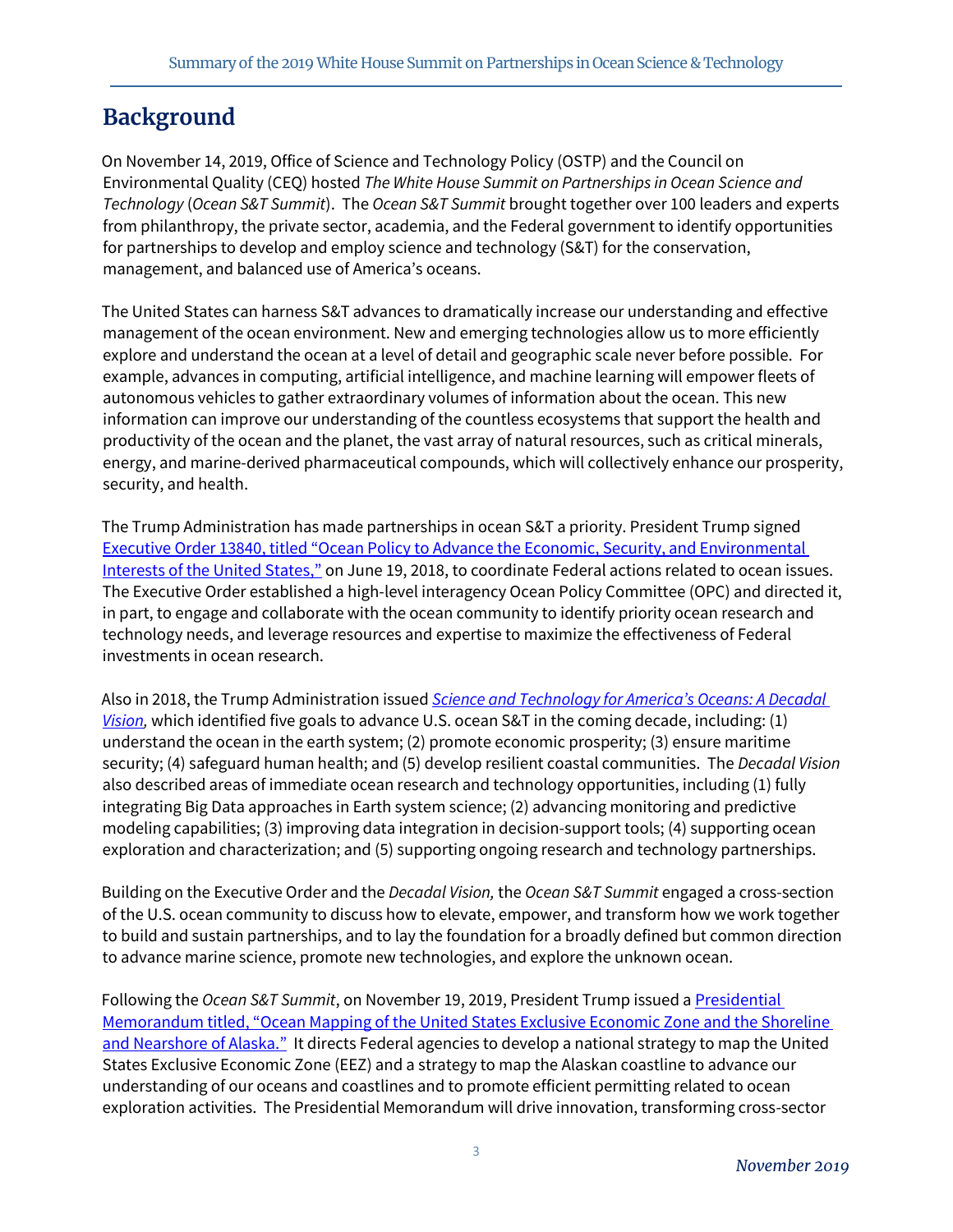partnerships between philanthropy, the private sector, academia, and the Federal government to advance marine science, promote new technologies and explore the unknown ocean.

### **Event Summary**

The *Ocean S&T Summit* began with opening remarks from CEQ Chairman Mary Neumayr, who highlighted the importance of partnerships in the ocean S&T enterprise to the economic, security, and environmental interests of the United States. Chairman Neumayr also addressed the importance of exploring and increasing our understanding of the ocean, as well as engaging with members of Congress, conservation organizations, the private sector, and other nations to address the global challenge of marine debris.

OSTP Director Dr. Kelvin Droegemeier, described the Trump Administration's commitment to unleashing innovation and the importance of partnerships. Dr. Droegemeier also emphasized the value of a sustained commitment to collaboration in ocean S&T, and of ensuring that the discussion continues around the country following the *Ocean S&T Summit.*

The Assistant to the President and Director of the Domestic Policy Council, Joseph Grogan, spoke about environmental accomplishments under the Trump Administration and the President's forward-looking oceans agenda, and emphasized the Administration's support for partnerships in ocean S&T.

Dr. France Córdova, Director of the National Science Foundation, moderated a panel discussion with philanthropic, academic, private sector, and government leaders. The panel addressed characteristics of successful partnerships, challenges to partnerships and how they can be addressed, and recommendations for how the Federal government can help build and sustain cross-sector partnerships in the future.

Attendees participated in breakout sessions and a closing plenary discussion moderated by key leaders across all partnership sectors, which identified opportunities for partnerships in ocean S&T that can advance our knowledge and ability to address specific ocean-related issues. Discussion topics and U.S. government moderators included:

- **Exploring the Ocean:** retired Navy Rear Adm. Tim Gallaudet , PhD., Assistant Secretary of Commerce for Oceans and Atmosphere and Deputy Administrator, National Oceanic and Atmospheric Administration;
- **Conserving Living Marine Resources:** Dr. Stuart Levenbach, Chief of Staff, National Oceanic and Atmospheric Administration;
- **Protecting Coastal Health and Safety:** Nicole LeBoeuf, Acting Assistant Administrator for Ocean Services and Coastal Zone Management, National Oceanic and Atmospheric Administration;
- **Sustaining Ocean Observations:** Dr. Tom Drake, Head, Ocean Battlespace and Expeditionary Access Department, Office of Naval Research, Department of Defense;
- **Promoting Food Security:** Chris Oliver, Assistant Administrator for Fisheries, National Oceanic and Atmospheric Administration;
- **Enabling Ocean Energy:** Daniel Simmons, Assistant Secretary for Energy Efficiency and Renewable Energy, U.S. Department of Energy;
- **Characterizing Ocean Life:** Dr. Paula Bontempi, Acting Deputy Director, Earth Science Division, National Aeronautics and Space Administration; and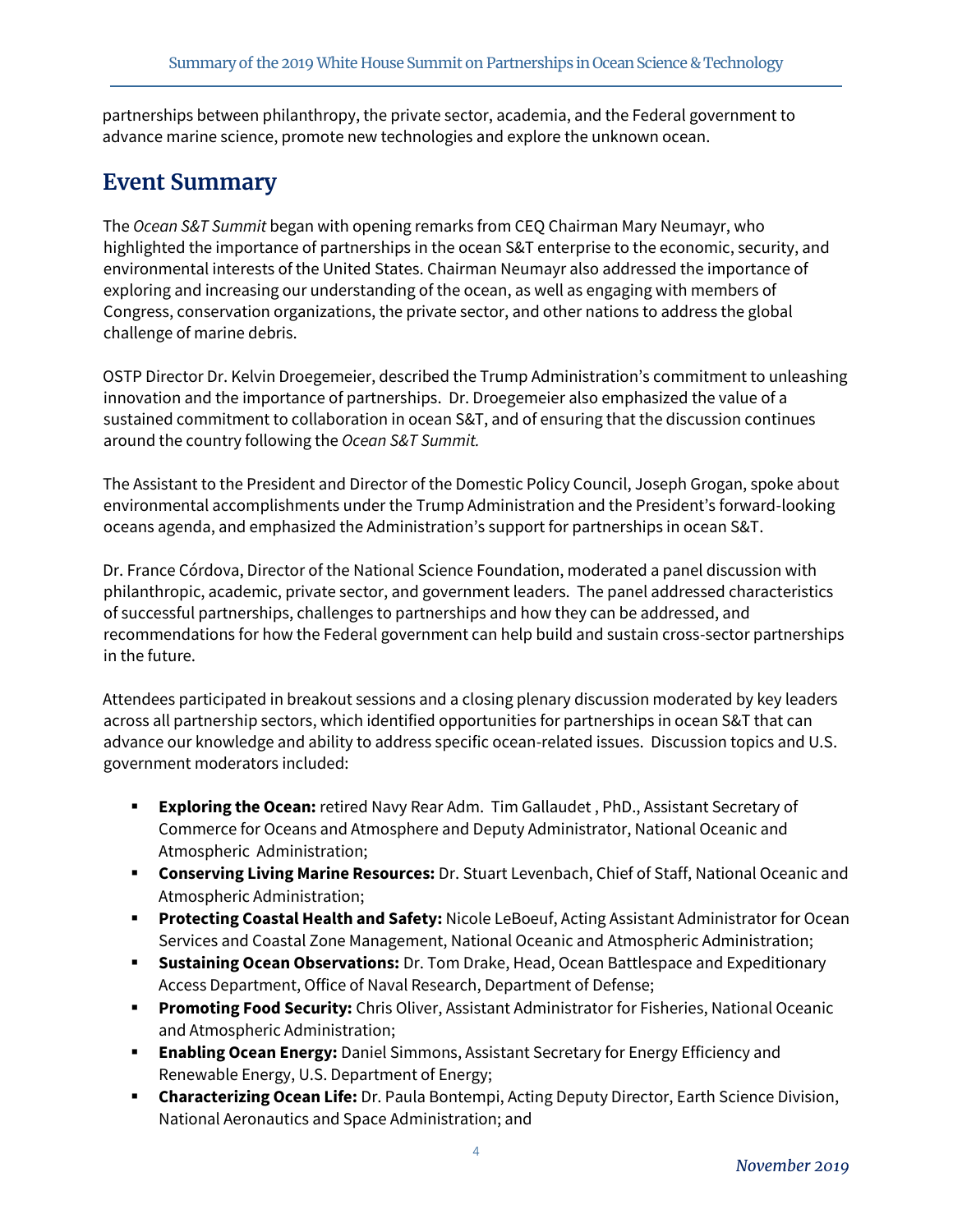**Leveraging Big Data:** Dr. Erwin Gianchandani, Deputy Assistant Director for Computer and Information Science and Engineering, National Science Foundation.

In addition to senior staff from the White House, Federal government participants included representatives of the OPC, including the Departments of Agriculture, Commerce, Defense, Energy, Interior, Justice, State, Transportation, as well as the Environmental Protection Agency, National Aeronautics and Space Administration, National Oceanic and Atmospheric Administration, National Science Foundation, the Bureau of Ocean Energy Management, the U.S. Geological Survey, the Army Corps of Engineers, and U.S. Coast Guard. The breadth of representation from senior officials across the Federal government illustrates the commitment of the Trump Administration to building partnerships in ocean S&T that advance the economic, security, and environmental interests of all Americans.

## **Key Takeaways from the** *Ocean S&T Summit*

- **The U.S. is poised to lead a new era of bold innovation in ocean S&T** Attendees discussed the importance of partnerships in ocean S&T to U.S. economic, security, and environmental interests, and of ensuring continued U.S. global leadership. Participants recognized that the visibility of ocean issues has significantly increased, and with that, the opportunity to leverage social and institutional support for a collaborative ocean S&T enterprise. Additional discussion focused on the importance of an ocean-literate workforce, the economic opportunity of exploration and discovery, and communicating the value of ocean S&T to the public and policymakers.
- **Partnerships across academia, philanthropy, the private sector, and government are essential to advancing ocean S&T —** Leaders in these fields addressed how partnerships can align the strengths of their respective organizations to achieve results that cannot be accomplished individually. To do so, partners require a clear understanding of each other's interests and capacities. The breakout sessions provided opportunities for individuals representing a broad cross-section of the U.S. ocean community to explore strategies and considerations for building partnerships in the context of specific ocean S&T topics. Attendees also discussed potential new partnership models, the value of prompt action, and the importance of government policy and regulation that supports a partnership-focused approach to ocean S&T.
- **A collaborative and dynamic strategy for partnerships in ocean S&T will coordinate, focus, and catalyze a national effort** — Successful partnerships rely on alignment of priorities to leverage resources, including expertise, technologies, and funding. Participants discussed the value of a community-wide effort to address common goals and key lines of effort for partnerships in ocean S&T. For example, the *Decadal Vision* identifies goals and priorities that could inform ocean S&T partnerships. Attendees also recognized the value of enhancing and supporting existing partnership mechanisms, like the National Oceanographic Partnership Program (NOPP), that already bring together government, industry, academia, and philanthropic organizations to advance ocean science research and education.